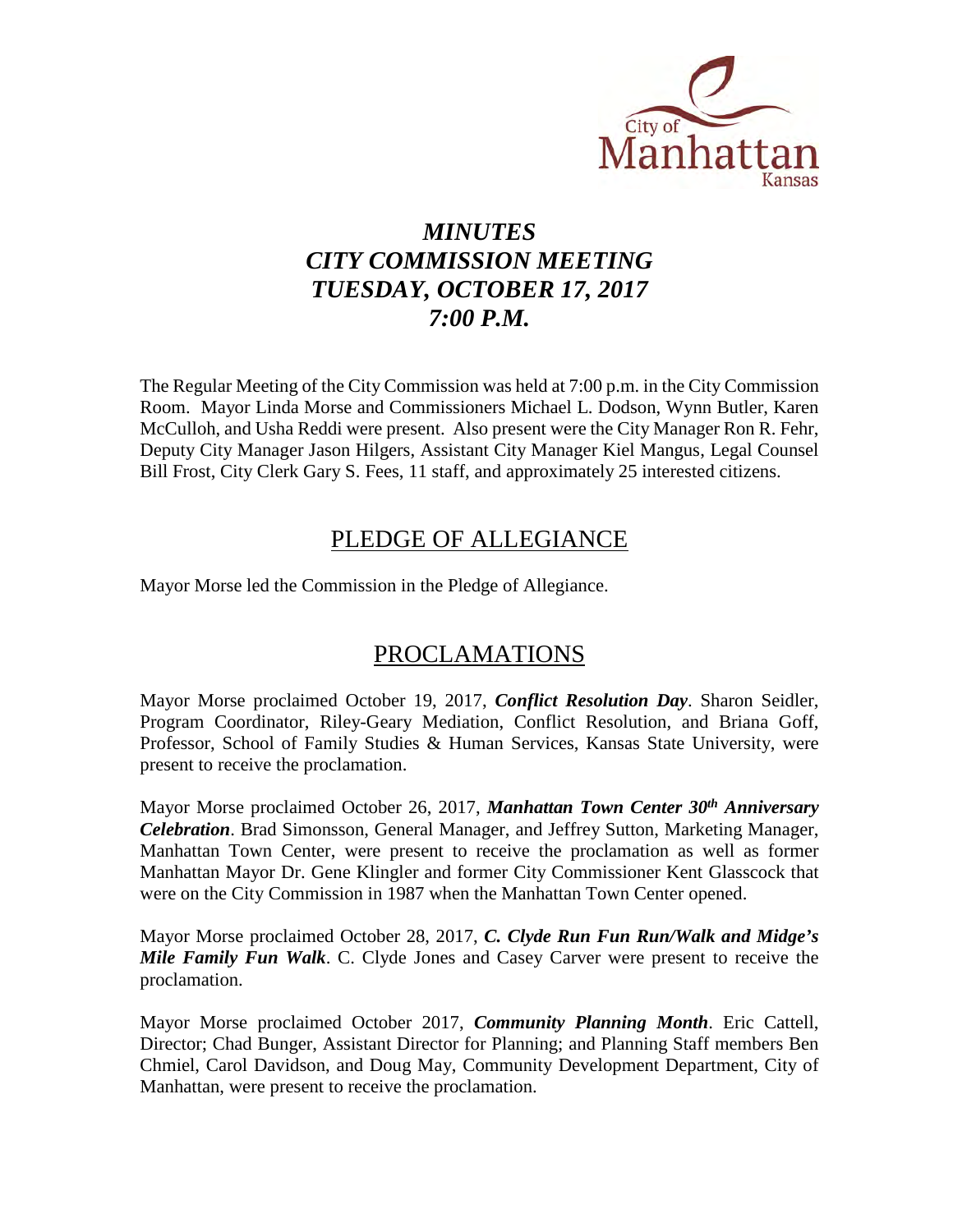**Minutes** City Commission Meeting October 17, 2017 Page 2

## COMMISSIONER COMMENTS

Commissioner Reddi informed the community that there would be a Mental Health Legislative Forum on Tuesday, October 24, 2017, at 5:30 p.m., in the City Commission Room and invited the community to attend. She stated there would be an Aggieville Infrastructure Analysis Public Meeting on Thursday, October 26, 2017, starting at 4:00 p.m., in the City Commission Room. She also highlighted upcoming events in Manhattan.

Commissioner McCulloh encouraged the community to participate in the Riley County Health Department annual Okt-FLU-ber-Fest on Thursday, October 26, 2017, from 1:00 p.m. - 7:00 p.m., if you haven't received your flu shot. She also stated that on Saturday, October 28, 2017, from 10:00 a.m. - 2:00 p.m. the public could dispose of their expired and unwanted prescription drugs at the Riley County Police Department or the Manhattan Town Center Mall across from Victoria's Secret. She encouraged citizens to take advantage of the disposal program and said the service is free.

Commissioner Dodson reminded citizens that the General Election is November 7, 2017, and encouraged everyone to participate in the election process. He stated that advance voting begins October 18, 2017, and highlighted the items on the ballot including City Commission candidates, School Board candidates, and the Quality of Life sales tax for recreation and trails.

Mayor Morse encouraged the community to enjoy the Kansas State University Homecoming Parade on Friday, October 20, 2017, and highlighted the parade route.

## CONSENT AGENDA

(\* denotes those items discussed)

#### **MINUTES**

The Commission approved the minutes of the Regular City Commission Meeting held Tuesday, October 3, 2017.

#### **CLAIMS REGISTER NO. 2862**

The Commission approved Claims Register No. 2862 authorizing and approving the payment of claims from September 27, 2017, - October 10, 2017, in the amount of \$3,275,196.66.

#### **LICENSE**

The Commission approved an annual Cereal Malt Beverages On-Premises License for Happy Valley LLC, 2307 Tuttle Creek Boulevard.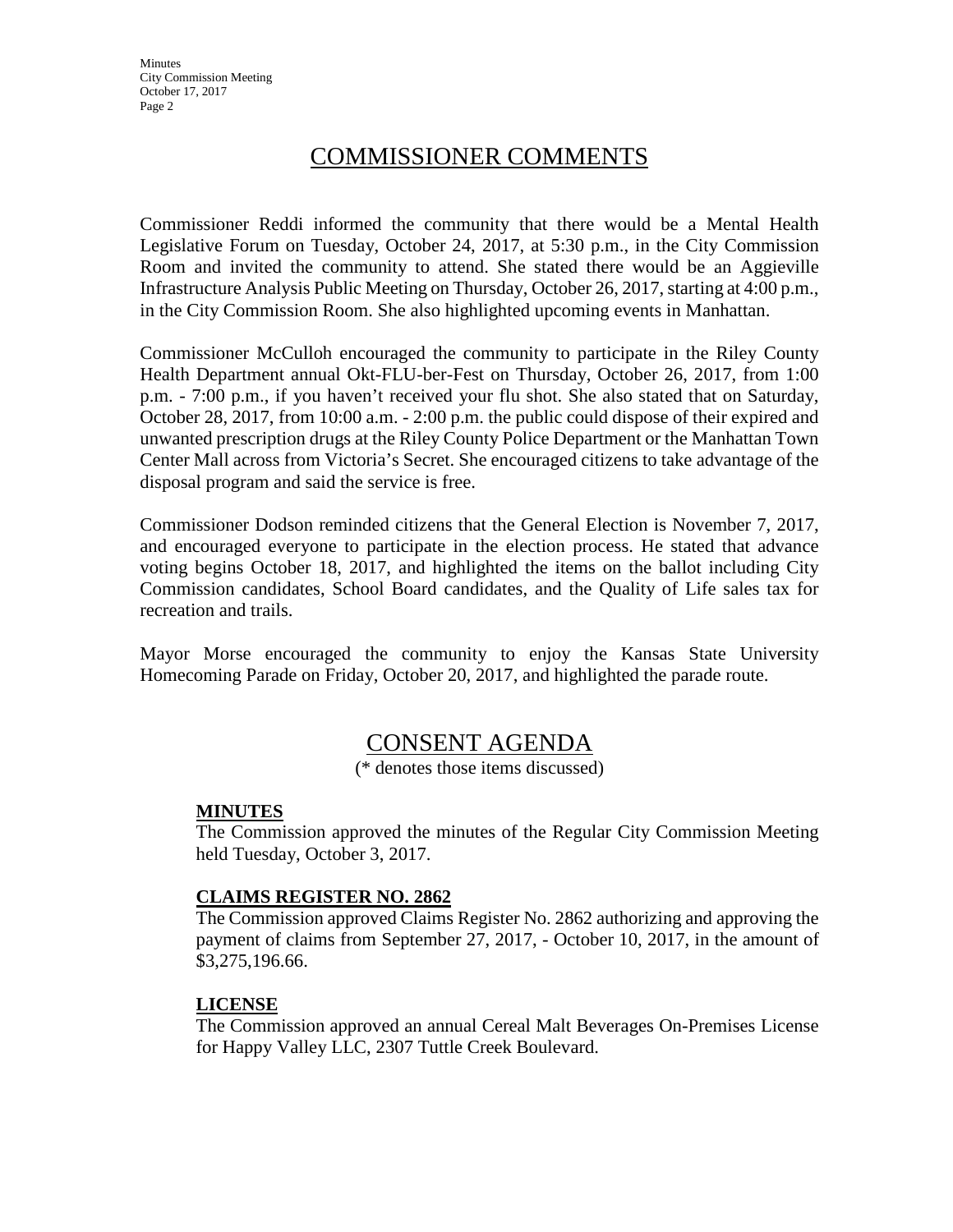## **ORDINANCE NO. 7319 – AMEND – GREASE MANAGEMENT PERMIT PROGRAM**

The Commission approved Ordinance No. 7319 amending Sections 32-172 through 32-178 of the Code of Ordinances updating the Grease Management Permit Program, effective January 1, 2018.

### **ORDINANCE NO. 7320 – VACATE UTILITY EASEMENT – TRACT A, MENZIE SUBDIVISION**

The Commission approved Ordinance No. 7320 vacating a portion of the public utility easements on Tract A, Menzie Subdivision.

## **RESOLUTION NO. 101717-A – SET BOND SALE DATE – GENERAL OBLIGATION BOND SERIES 2017-D**

The Commission approved Resolution No. 101717-A setting November 21, 2017, as the date to sell \$10,170,000.00 in general obligation bonds, Series 2017-D.

## **FIRST READING – GENERAL OBLIGATION BOND SERIES 2017-D**

The Commission approved first reading of an ordinance issuing \$10,170,000.00 in general obligation bonds, Series 2017-D.

## **RESOLUTION NO. 101717-B – INVESTMENT POLICY**

The Commission approved Resolution No. 101717-B re-affirming expanded investment powers for the City of Manhattan based on final approval from the Pooled Money Investment Board.

#### **AGREEMENT – PROFESSIONAL SERVICES – US 24/KIMBALL AVENUE INTERSECTION IMPROVEMENTS (ST1716)**

The Commission authorized the Mayor and City Clerk to execute an Agreement for Professional Engineering Services, in an amount not to exceed \$108,378.00, with BG Consultants, Inc., of Manhattan, Kansas, for the US 24/Kimball Avenue Geometric Improvements Grant Project (ST1716).

## **\* AGREEMENT – PROFESSIONAL SERVICES – FORT RILEY DETENTION POND ANALYSIS PROJECT (SM1713)**

The Commission authorized the Mayor and City Clerk to execute an agreement for professional services, in an amount not to exceed \$86,035.00, with AMEC-Foster Wheeler, of Topeka, Kansas; and authorized City Administration to finalize and the Mayor and City Clerk to execute an appropriate agreement or action with Riley County for the Fort Riley Detention Pond Analysis Project (SM1713).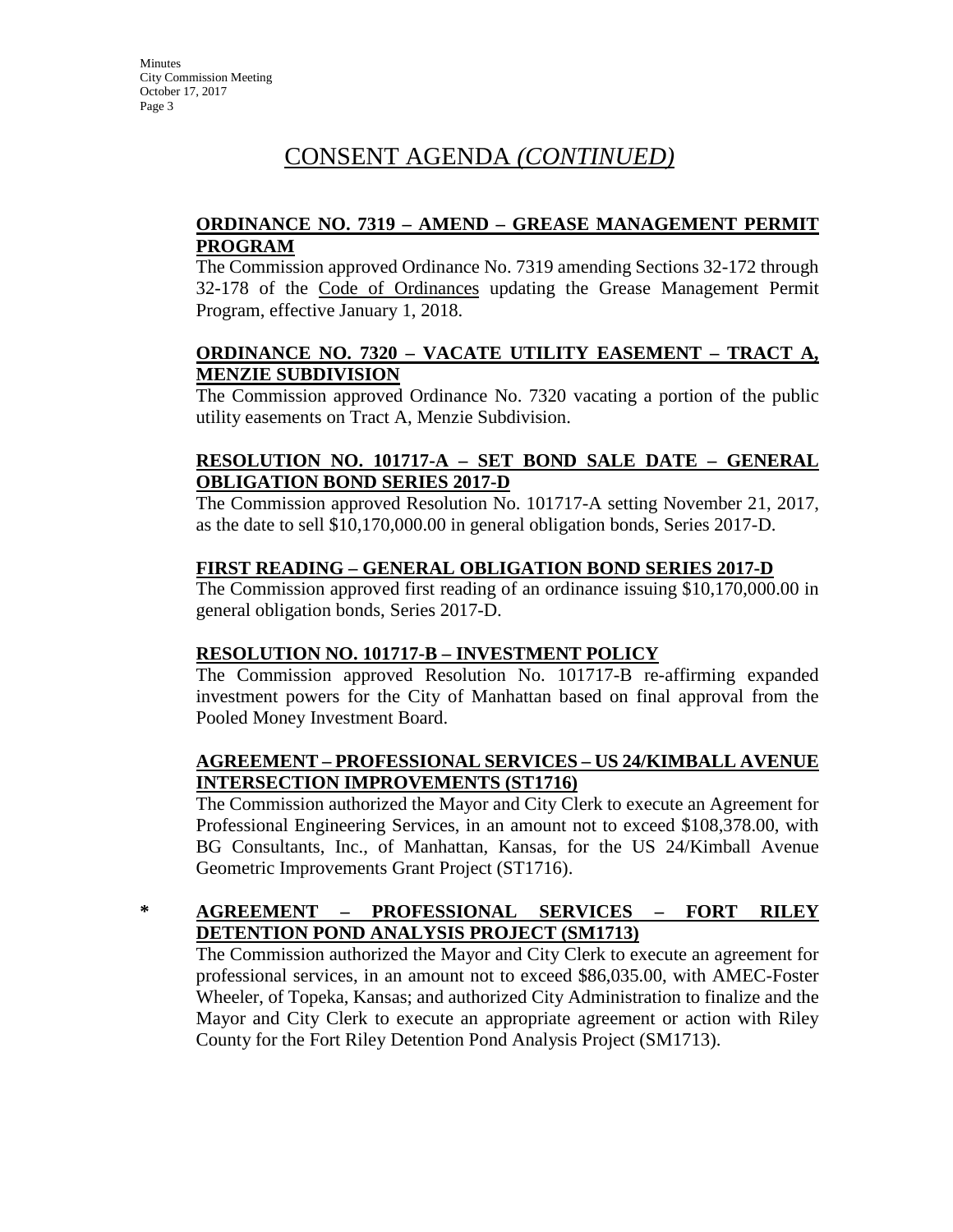## **AWARD CONTRACT – 2017 STREET MAINTENANCE CONCRETE PANEL, PHASE II (ST1714)**

The Commission awarded and authorized the Mayor and City Clerk to execute a construction contract in the amount of \$559,255.00 to VanNahmen Construction, Inc., of Manhattan, Kansas, for the 2017 Concrete Street Maintenance, Phase II, project (ST1714).

## **AWARD CONTRACT – MESSENGER ROAD WATERLINE EXTENSION (WA1702)**

The Commission accepted the Engineer's Opinion of Probable Cost in the amount of \$36,707.00, and awarded and authorized the Mayor and City Clerk to execute a construction contract in the amount of \$32,758.00 with Larson Construction, Inc., Manhattan, Kansas, for the Messenger Road Waterline Extension Project (WA1702).

## **\* AWARD CONTRACT – JARDINE TRAIL LIGHTING IMPROVEMENTS (SW1704, CIP #CU040P)**

The Commission accepted the Engineer's Opinion of Probable Cost in the amount of \$150,000.00 (\$125,000.00 for the Base Bid; \$25,000.00 for the Alternate); and awarded and authorized the Mayor and City Clerk to execute a construction contract in the amount of \$124,243.00 (\$89,928.00 for the Base Bid; \$34,315.00 for the Alternate) to Heineken Electric Company, Inc., of Beloit, Kansas, for the Jardine Trail Lighting Improvements Project between College Avenue and Hartford Road (SW1704, CIP #CU040P).

## **\* ACCEPT KDOT GRANT – SAFE ROUTES TO SCHOOL, PHASE IIB (ST1802)**

The Commission accepted the Safe Routes to School, Phase IIB (ST1802) Transportation Alternative Grant from the Kansas Department of Transportation.

## **\* ACCEPT KDOT GRANT – JULIETTE AVENUE BRICK STREET REHABILITATION, PH III (OSAGE STREET TO POYNTZ AVENUE) (ST1801)**

Ron Fehr, City Manager, provided additional information on the Juliette Avenue Brick Street Rehabilitation project.

Rob Ott, Director of Public Works, highlighted the benefits of the improvement and grant received from the Kansas Department of Transportation for this project.

The Commission accepted the Juliette Avenue Brick Street Rehabilitation, Phase III (Osage Street to Poyntz Avenue) (ST1801) Transportation Alternative Grant from the Kansas Department of Transportation.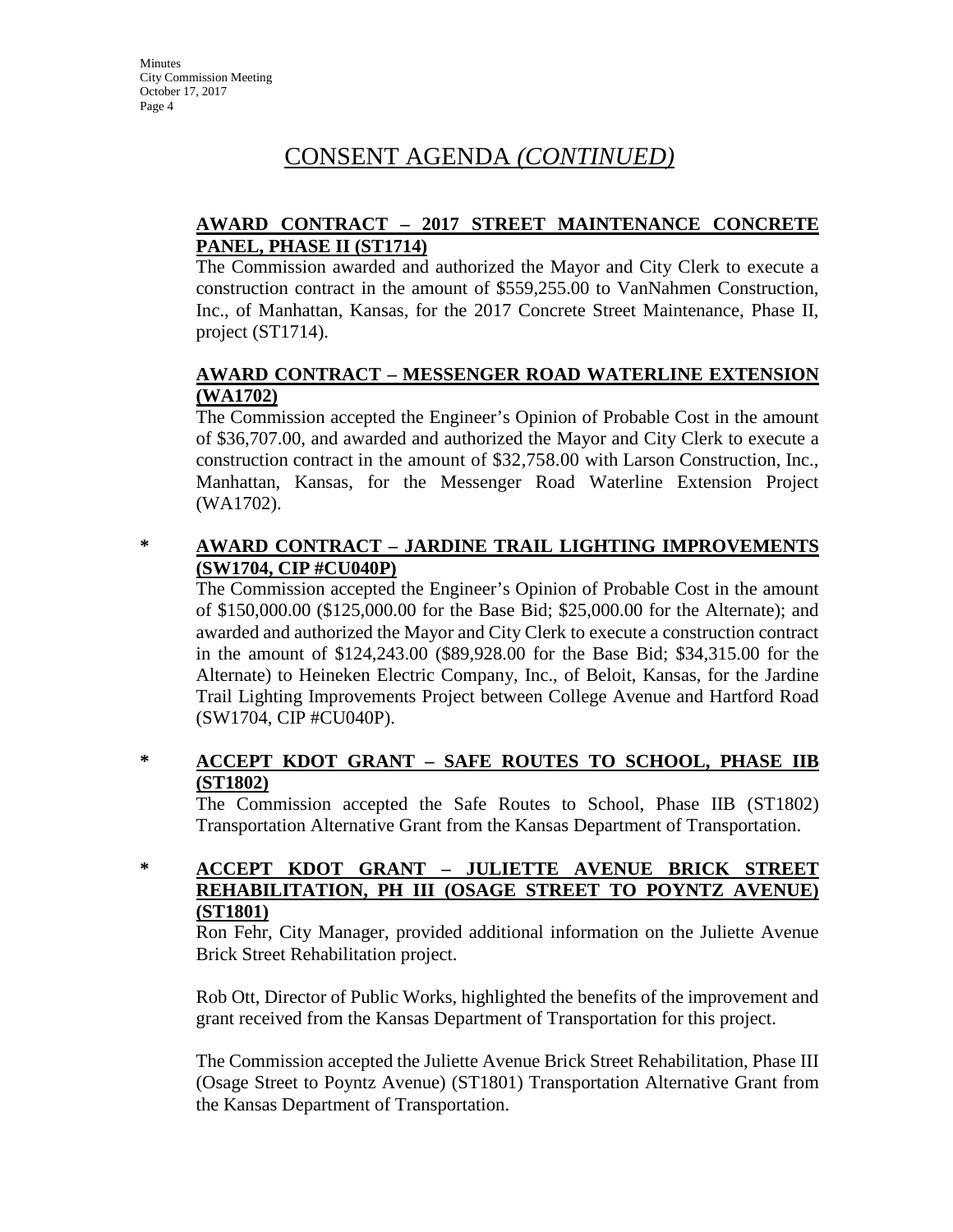### **OUTSIDE CITY WATER AGREEMENT – 3605 ROCKY FORD AVENUE (RODNEY W. AND JANICE E. JAGER)**

The Commission authorized the Mayor and City Clerk to execute an outside city limits water service connection agreement with Rodney W. Jager and Janice E. Jager, for the property located at 3605 Rocky Ford Avenue, Riley County, Kansas.

### **OUTSIDE CITY SEWER SERVICE AGREEMENTS – 1412 AND 1413 PENROSE PLACE (WELLS LANDING)**

The Commission authorized the Mayor and City Clerk to execute agreements with Well Landing, LLC, for the outside city limits sanitary sewer service connections for the properties located at 1412 Penrose Place and 1413 Penrose Place, Riley County, Kansas.

#### **AGREEMENT – FESTIVAL OF LIGHTS**

The Commission approved and authorized the Mayor and City Clerk to execute an agreement with Whoville, Inc., for the holiday lighting and special events regarding "The Festival of Lights" at Blue Earth Plaza.

#### **BOARD APPOINTMENTS**

The Commission approved the following re-appointments by Mayor Morse to various boards and committees of the City.

#### *Bicycle and Pedestrian Advisory Committee*

Re-appointment of Brent Chamberlain, 1716 Poyntz Avenue, to a three-year Kansas State University term. Mr. Chamberlain's term will begin November 1, 2017, and will expire October 31, 2020.

Re-appointment of Joseph Edmunds, 360 Zeandale Road, to a three-year Riley County term. Mr. Edmund's term will begin November 1, 2017, and will expire October 31, 2020.

Re-appointment of Seth Scobee, 1001 S. Seth Child Road, to a three-year Riley County Police Department term. Mr. Scobee's term will begin November 1, 2017, and will expire October 31, 2020.

#### *Douglass Center Advisory Board*

Re-appointment of Stan Hoerman, 2021 Blue Hills Road, to a three-year At-Large term. Mr. Hoerman's term begins immediately and will expire October 2, 2020.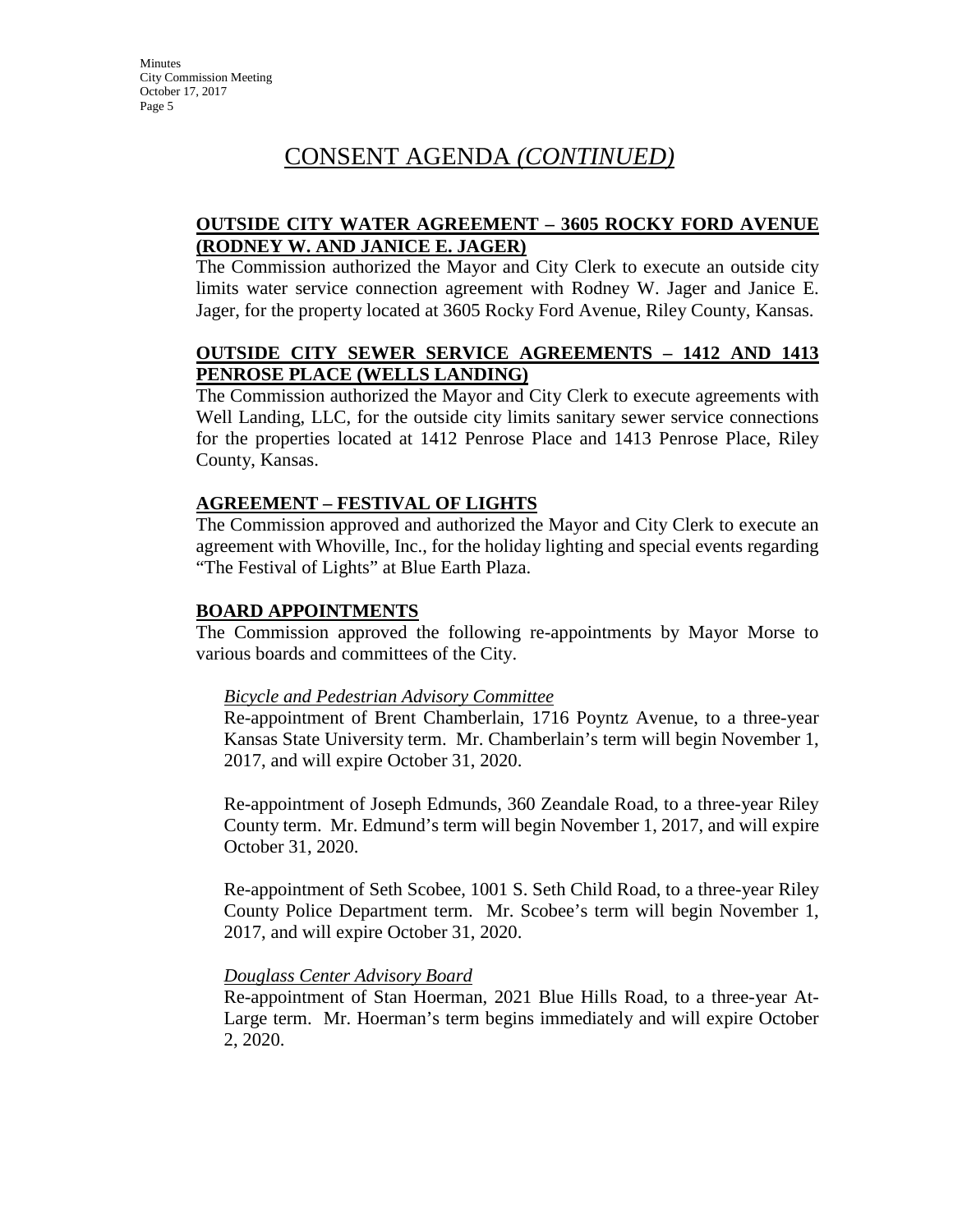Mayor Morse opened the public comments.

Hearing no comments, Mayor Morse closed the public comments.

After discussion and comments from the Commission, Commissioner McCulloh moved to approve the consent agenda. Commissioner Reddi seconded the motion. On a roll call vote, motion carried 5-0.

# GENERAL AGENDA

## **AGREEMENTS – K-STATE INNOVATION CENTER (KSU-IC) BUILDING**

Jason Hilgers, Deputy City Manager, presented an overview of the item. He highlighted the history and action by the City Commission in September 2004 to commit funds from the Economic Development Fund to construct the facility in the K-State Research Park. He also presented information on the existing Agreement and option to purchase the City-owned building as well as Agreements to be considered by the City Commission.

Mayor Morse opened the public comments.

Hearing no comments, Mayor Morse closed the public comments.

After discussion and comments from the Commission, Commissioner Dodson moved to approve the termination of the Operation Agreement with KSU-IC; amend the City/Kansas State University (KSU) Land Lease; approve the Lease Purchase between the City and KSU; and authorize the Mayor and City Clerk to execute the documents. Commissioner Butler seconded the motion. On a roll call vote, motion carried 5-0.

## **PRESENTATION - MANHATTAN CONVENTION AND VISITOR'S BUREAU (CVB) 2017 THIRD QUARTER REPORT**

Karen Hibbard, Director, Manhattan Convention and Visitors Bureau (CVB), presented an overview of the third quarter activities of the CVB. She highlighted the monthly occupancy percentages and activity from January through August 2017; reported that occupancy was at 82.2% for the solar eclipse event; discussed the sales blitz in Wichita, Kansas, on August 24, 2017; and highlighted the new features and design of the Manhattan's Official Visitor's Guide. She then introduced Tony Peterman with Jones Lang LaSalle Hotels and Hospitality Group.

As this was a discussion item, the Commission took no action.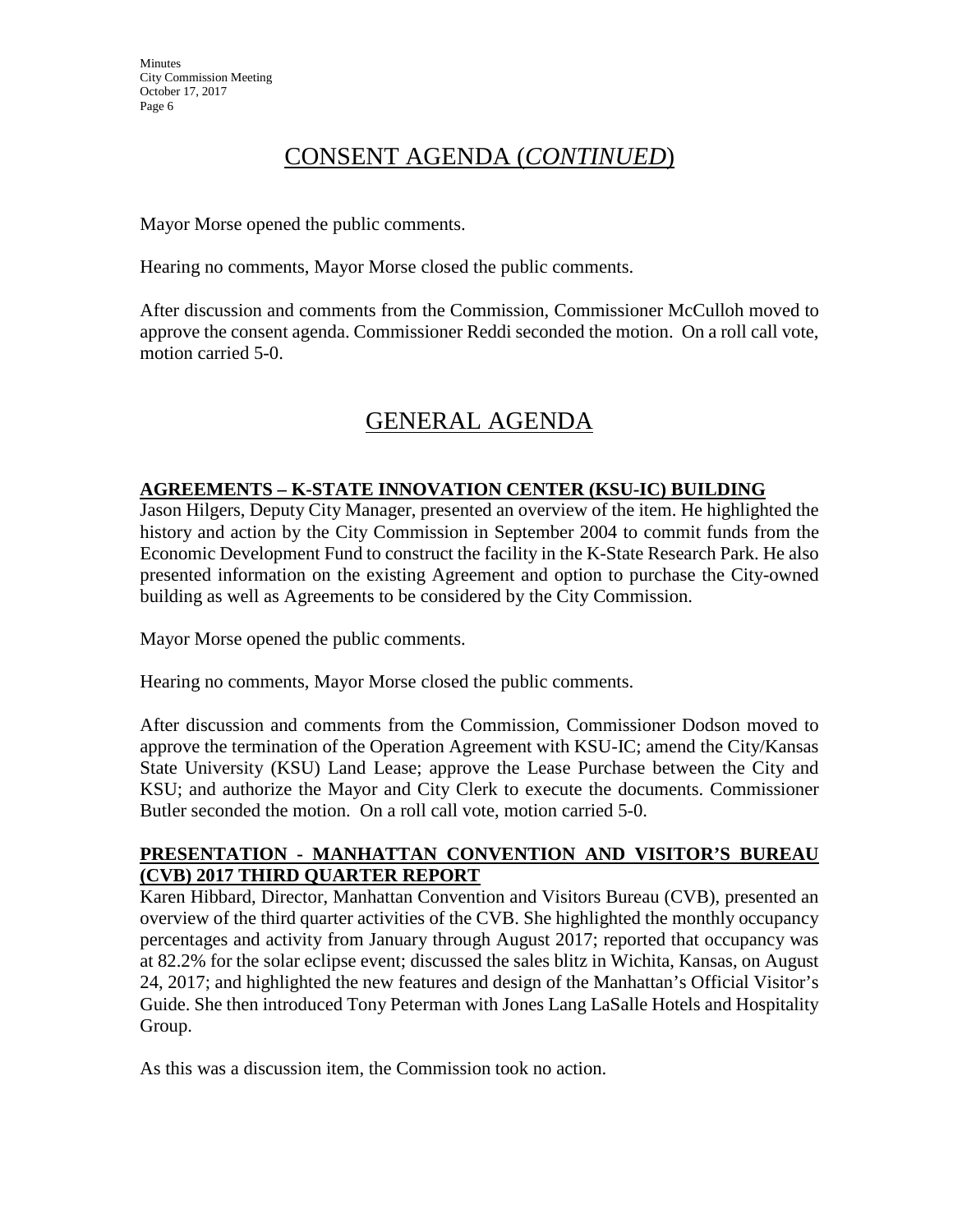#### **PRESENTATION - MANHATTAN CONFERENCE CENTER POTENTIAL EXPANSION ANALYSIS**

Tony Peterman, Executive Vice President, Jones Lang LaSalle Hotels & Hospitality Group, presented an update on the analysis completed for the potential expansion of the Conference Center. He highlighted the history and purpose of the initial study; presented a general market overview; provided an update on the performance of the Manhattan Conference Center and impact on the local hotel market; discussed industry trends in the marketplace; provided an update on what is happening in the industry and competition outside of Manhattan; provided recommendations and considerations on the facility expansion; and highlighted estimated costs, benefits and economic impacts on the potential expansion of the Conference Center. He then responded to questions from the Commission regarding Manhattan's market, the types of conferences that will attract attendees, and the need for open session break-out areas and additional vendor space.

Karen Hibbard, Director, Manhattan Convention and Visitors Bureau, responded to additional questions from the Commission about lost business and the challenges to meet the needs of varying types of conferences. She stated that meeting planners like to be under one roof.

After further comments from the Commission, Tony Peterman, Executive Vice President, Jones Lang LaSalle Hotels & Hospitality Group, responded to additional questions from the Commission regarding the analysis and report. He stated that he did not consider the parking garage in reviewing future projections.

Mayor Morse opened the public comments.

Steven Metzger, address not stated, voiced concern with having only four years of data points to review. He stated that he was skeptical of the potential expansion of convention space and need given the downward trends.

Brad Everett, General Manager, Hilton Garden Inn, provided information on the item and on the hotel operations. He informed the Commission that the community could lose business in the foreseeable future if an investment to expand the Conference Center is not made. He cited the annual Governor's Water Conference and Kansas Farm Bureau Annual Meeting as two examples that may move to larger facilities if the Conference Center does not expand.

Hearing no other comments, Mayor Morse closed the public comments.

After comments from the Commission, Ron Fehr, City Manager, informed the Commission that he appreciated the feedback and analysis provided on the Manhattan Conference Center.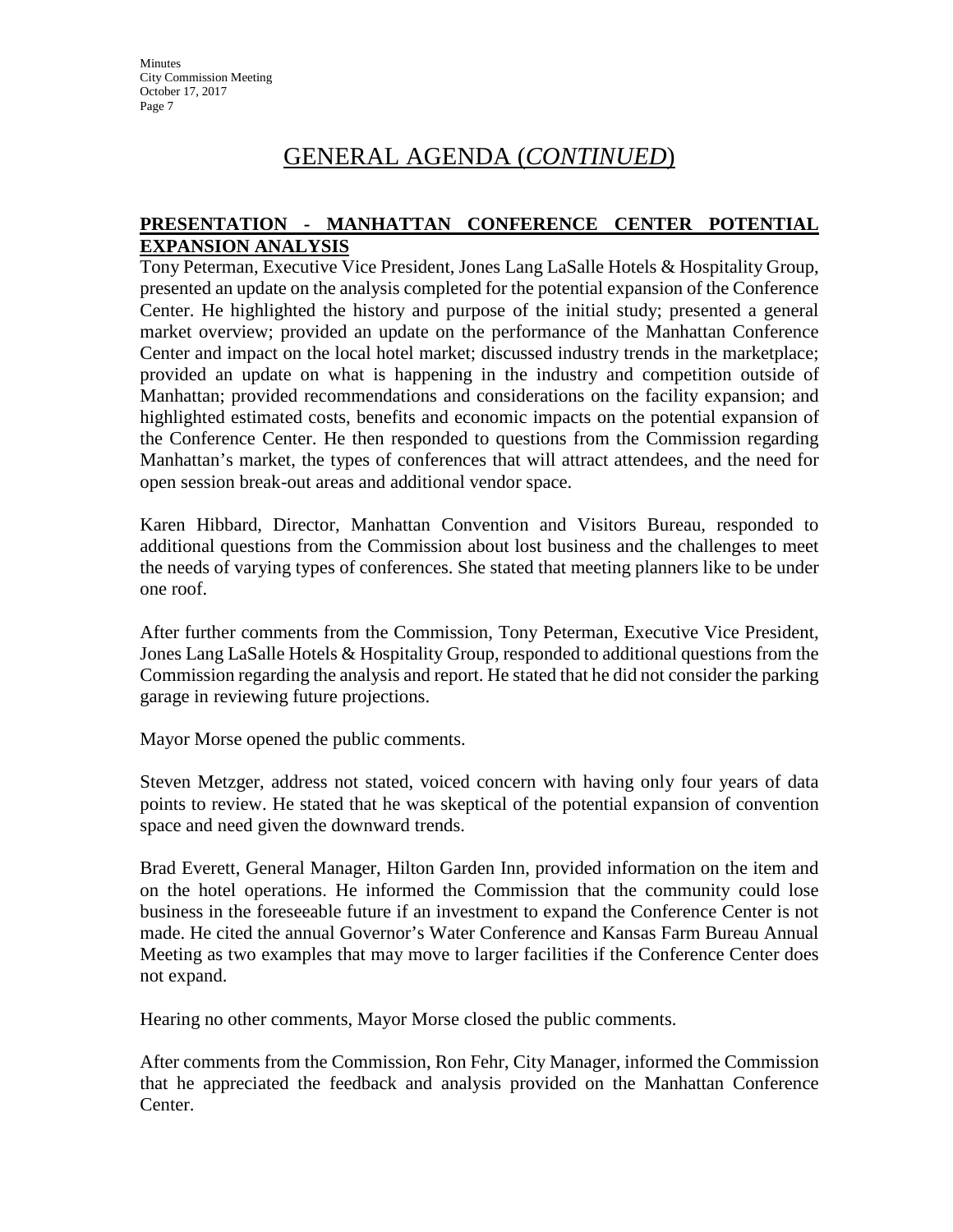#### **PRESENTATION - MANHATTAN CONFERENCE CENTER POTENTIAL EXPANSION ANALYSIS** *(CONTINUED)*

As this was a discussion item, the Commission took no action.

#### **FIRST READING - LEVY BUSINESS IMPROVEMENT SERVICES FEES FOR 2018 - AGGIEVILLE AND DOWNTOWN BUSINESS IMPROVEMENT DISTRICTS**

Bernie Hayen, Director of Finance, presented an overview of the item. He highlighted the 2018 Business Improvement District (BID) Ordinances, changes to the proposed Ordinances for 2018, and improvements made to the BID process. He informed the Commission that the Downtown BID has recommended bringing the Manhattan Town Center into the core fee structure. He then responded to questions from the Commission regarding the process for delinquent payments and affidavits.

After comments from the Commission, Bernie Hayen, Director of Finance, responded to questions from the Commission regarding the billing and collection process, concerns expressed with the process last year and with the affidavits for the coming year, and prior delinquency issues. He stated that the filing of affidavits for nonpayment of BID fees would be required by each BID director. He then responded to questions from the Commission regarding the collection process and legal requirements of the affidavits needed for Municipal Court.

Bill Frost, Legal Counsel, provided additional information and clarification on the affidavit process required by Municipal Court. He stated that the person signing the affidavit has to have actual knowledge of the facts and has to have personally observed if the business is open. He then responded to questions from the Commission.

Bernie Hayen, Director of Finance, informed the Commission that Municipal Court needs an affidavit reflecting actual knowledge that the business is open and this information cannot be provided from a spreadsheet.

Scott French, Director of Fire Services, stated that this is the same process for property maintenance violations and the person signing the document needs to be the actual code inspector and cannot be himself or Brad Claussen, Building Official.

Mayor Morse opened the public comments.

Gina Scroggs, Executive Director, Downtown Manhattan Inc. (DMI), expressed concern regarding the affidavits and stated that this is the first time she has heard about the directors being responsible for the affidavits. She informed the Commission that the DMI Board of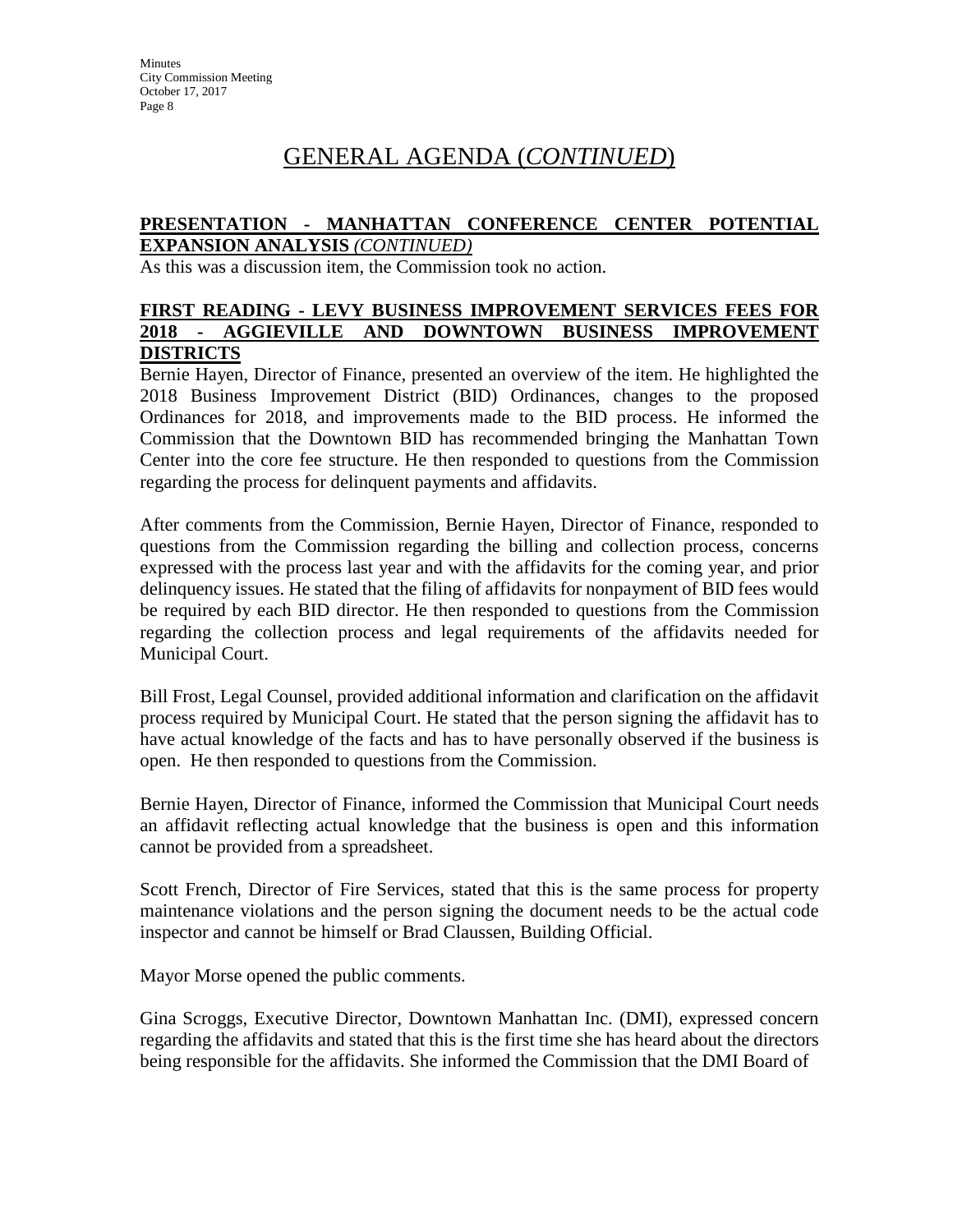#### **FIRST READING - LEVY BUSINESS IMPROVEMENT SERVICES FEES FOR 2018 - AGGIEVILLE AND DOWNTOWN BUSINESS IMPROVEMENT DISTRICTS** *(CONTINUED)*

Directors will not put their name on an affidavit for another business and that this would put the directors in an adversarial position with the businesses. She informed the Commission that she can contact the business and tell them that their fees are due, but did not want to be the facilitator or instrument that sends someone to court. She then responded to questions from the Commission regarding the BID fees, affidavit process, and the current process to provide information to the businesses.

Bernie Hayen, Director of Finance, responded to additional questions from the Commission regarding the affidavit process. He stated that the affidavit process is a change from the past practice; however, the prior process is not what the statute requires and is not what the City should be doing. He then responded to questions from the Commission and provided clarification on the enforcement of the ordinance.

Jason Hilgers, Deputy City Manager, provided additional information on past delinquencies and the number of delinquencies in 2016 and 2017. He then responded to questions from the Commission.

Linda Mays, Executive Director, Aggieville Business Association, informed the Commission that working with the Finance Department staff has been beneficial for all and have learned quite a bit. She voiced concern that if the directors of the BIDs are required to sign affidavits, that would endanger the relationships fostered with the businesses. She highlighted the importance of the 30-day grace period and past issues from last year working with delinquent business owners. She asked that another solution be recommended instead of the directors signing the affidavits and not putting the City at-risk.

Hearing no other comments, Mayor Morse closed the public comments.

Ron Fehr, City Manager, provided additional information on the item and the affidavit process. He informed the Commission that other cities utilize their police officers to handle the affidavits. He stated another option would be to abandon the court system and turn over to a collections process; however, the feedback received is that it may be more damaging to a business because it affects their credit.

Commissioner Dodson asked if first reading of the ordinance is approved, does that lock the Commission in to having the BID directors responsible for the affidavits or is there still the ability to work out a process.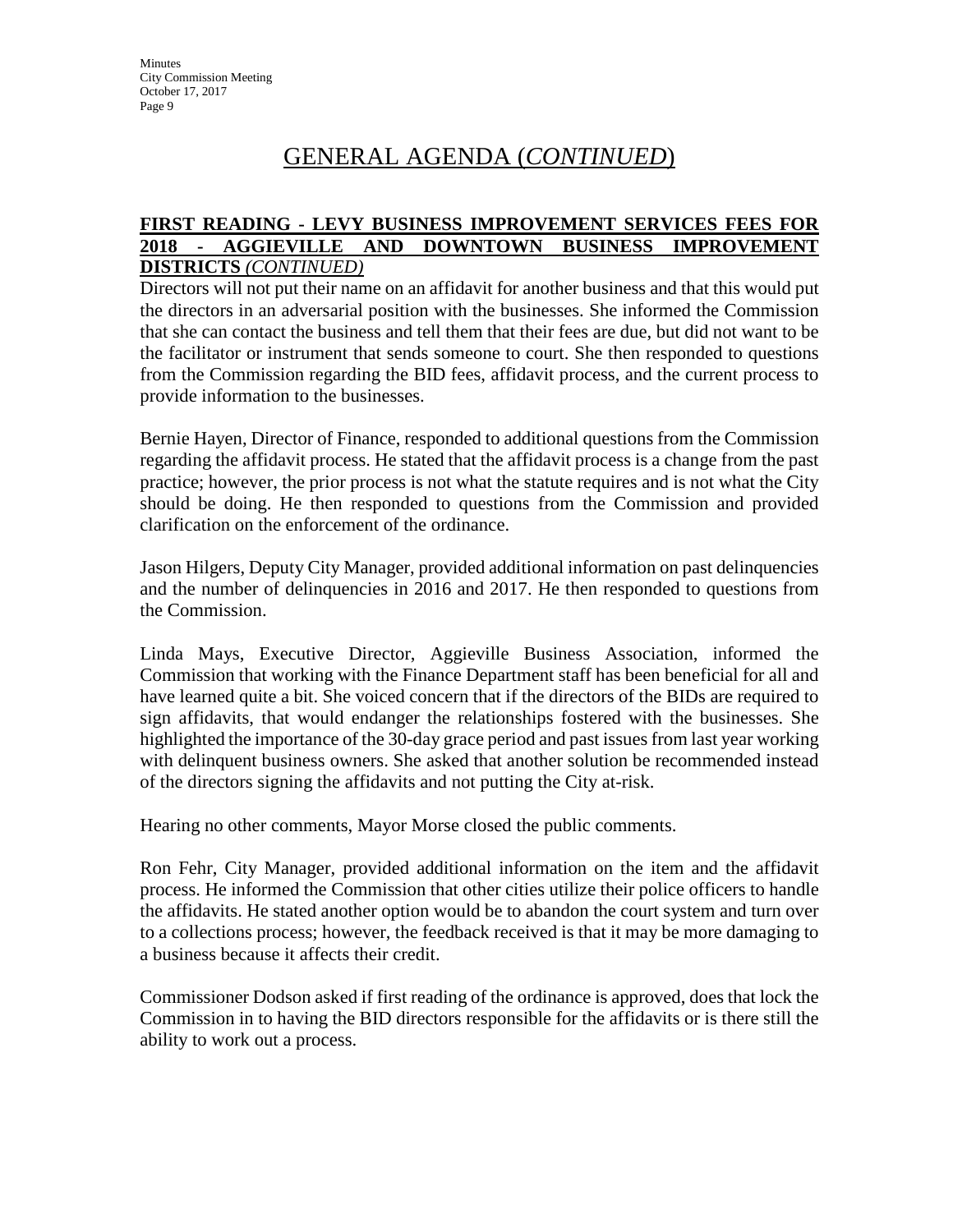#### **FIRST READING - LEVY BUSINESS IMPROVEMENT SERVICES FEES FOR 2018 - AGGIEVILLE AND DOWNTOWN BUSINESS IMPROVEMENT DISTRICTS** *(CONTINUED)*

After further comments from the Commission, Bernie Hayen, Director of Finance, stated that there is time to work out a process for the affidavits. He responded to questions from the Commission and stated that the City collects an administrative fee. He then provided additional information on the item.

Commissioner Reddi stated that she wanted the Business Improvement Districts to be successful and was comfortable with the proposal and affidavit process as outlined by City staff. She voiced support for the 30-day grace period, but stated that she did not want the Riley County Police Department involved with collections and affidavits.

Mayor Morse stated that she would support first reading of the ordinance and wanted a creative, unified solution that Gina Scroggs and Linda Mays could support. She voiced support for the BIDs, but did not want to invest a lot of the City's time chasing down delinquent businesses.

Commission Butler stated that he would support first reading of the ordinance, but said that his goal would be to come up with a compromise regarding the affidavit process that will work for everyone. He said if that cannot be done because of legal issues, then it might be the directors that would need to sign the affidavits.

Commissioner McCulloh said that she did not understand the trepidation from the executive directors with the proposed affidavit process for the payment of delinquent BID fees. She stated that the process is unfair to those BID businesses that pay. She voiced concern with the amount of time that City staff is spending facilitating this and wanted to see the directors involved in the collection process.

After additional discussion and comments from the Commission, Commissioner Butler moved to approve first reading of ordinances levying business improvement service fees for 2018 on businesses located within the Aggieville and Downtown Business Improvement Districts. Commissioner Dodson seconded the motion. On a roll call vote, motion carried 5-0.

## **FIRST READING – AMEND - LANDING FEES AT THE MANHATTAN REGIONAL AIRPORT**

Jesse Romo, Airport Director, presented an overview of the item. He highlighted the current landing fee rates, the proposed rates and the impact to revenues. He then responded to questions from the Commission regarding the rate structure and proposed rates.